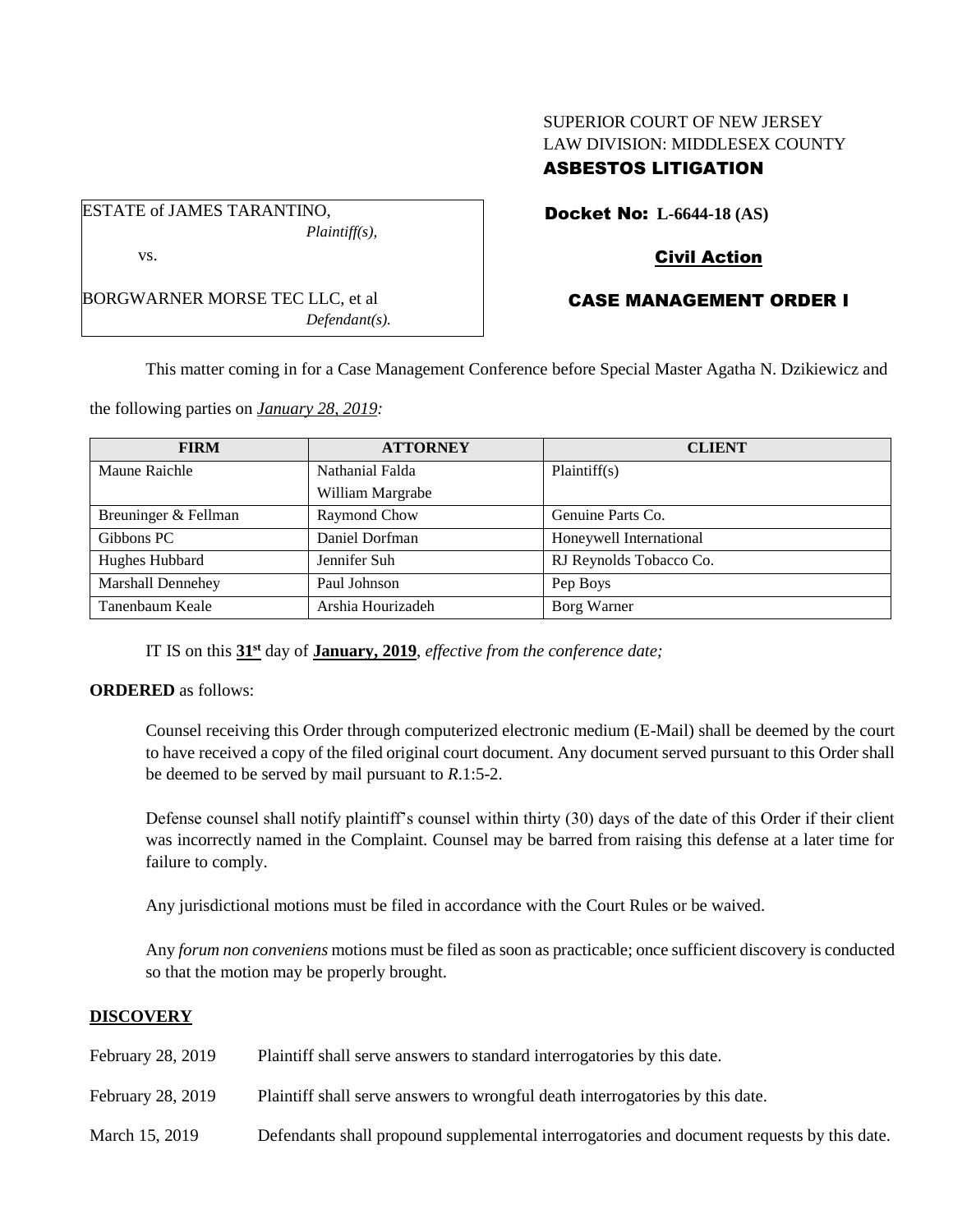| April 15, 2019 | Plaintiff shall serve answers to supplemental interrogatories and document requests by this<br>date.                                                                                                        |
|----------------|-------------------------------------------------------------------------------------------------------------------------------------------------------------------------------------------------------------|
| June 28, 2019  | Fact discovery, including depositions, shall be completed by this date. Plaintiff's counsel shall<br>contact the Special Master within one week of this deadline if all fact discovery is not<br>completed. |
| July 31, 2019  | Depositions of corporate representatives shall be completed by this date.                                                                                                                                   |

## **EARLY SETTLEMENT**

October 11, 2019 Settlement demands shall be served on all counsel and the Special Master by this date.

## **MEDICAL EXPERT REPORT**

- September 30, 2019 Plaintiff shall serve medical expert reports by this date.
- September 30, 2019 Upon request by defense counsel, plaintiff is to arrange for the transfer of pathology specimens and x-rays, if any, by this date.
- December 31, 2019 Defendants shall identify its medical experts and serve medical reports, if any, by this date. In addition, defendants shall notify plaintiff's counsel (as well as all counsel of record) of a joinder in an expert medical defense by this date.

### **LIABILITY EXPERT REPORTS**

- September 30, 2019 Plaintiff shall identify its liability experts and serve liability expert reports by this date or waive any opportunity to rely on liability expert testimony.
- December 31, 2019 Defendants shall identify its liability experts and serve liability expert reports, if any, by this date or waive any opportunity to rely on liability expert testimony.

## **SUMMARY JUDGMENT MOTION PRACTICE**

- October 11, 2019 Plaintiff's counsel shall advise, in writing, of intent not to oppose motions by this date.
- October 25, 2019 Summary judgment motions shall be filed no later than this date.
- November 22, 2019 Last return date for summary judgment motions.

### **ECONOMIST EXPERT REPORTS**

September 30, 2019 Plaintiff shall identify its expert economists and serve expert economist report(s), if any, by this date or waive any opportunity to rely on economic expert testimony.

December 31, 2019 Defendants shall identify its expert economists and serve expert economist report(s), if any, by this date or waive any opportunity to rely on economic expert testimony.

 $\_$  ,  $\_$  ,  $\_$  ,  $\_$  ,  $\_$  ,  $\_$  ,  $\_$  ,  $\_$  ,  $\_$  ,  $\_$  ,  $\_$  ,  $\_$  ,  $\_$  ,  $\_$  ,  $\_$  ,  $\_$  ,  $\_$  ,  $\_$  ,  $\_$  ,  $\_$  ,  $\_$  ,  $\_$  ,  $\_$  ,  $\_$  ,  $\_$  ,  $\_$  ,  $\_$  ,  $\_$  ,  $\_$  ,  $\_$  ,  $\_$  ,  $\_$  ,  $\_$  ,  $\_$  ,  $\_$  ,  $\_$  ,  $\_$  ,